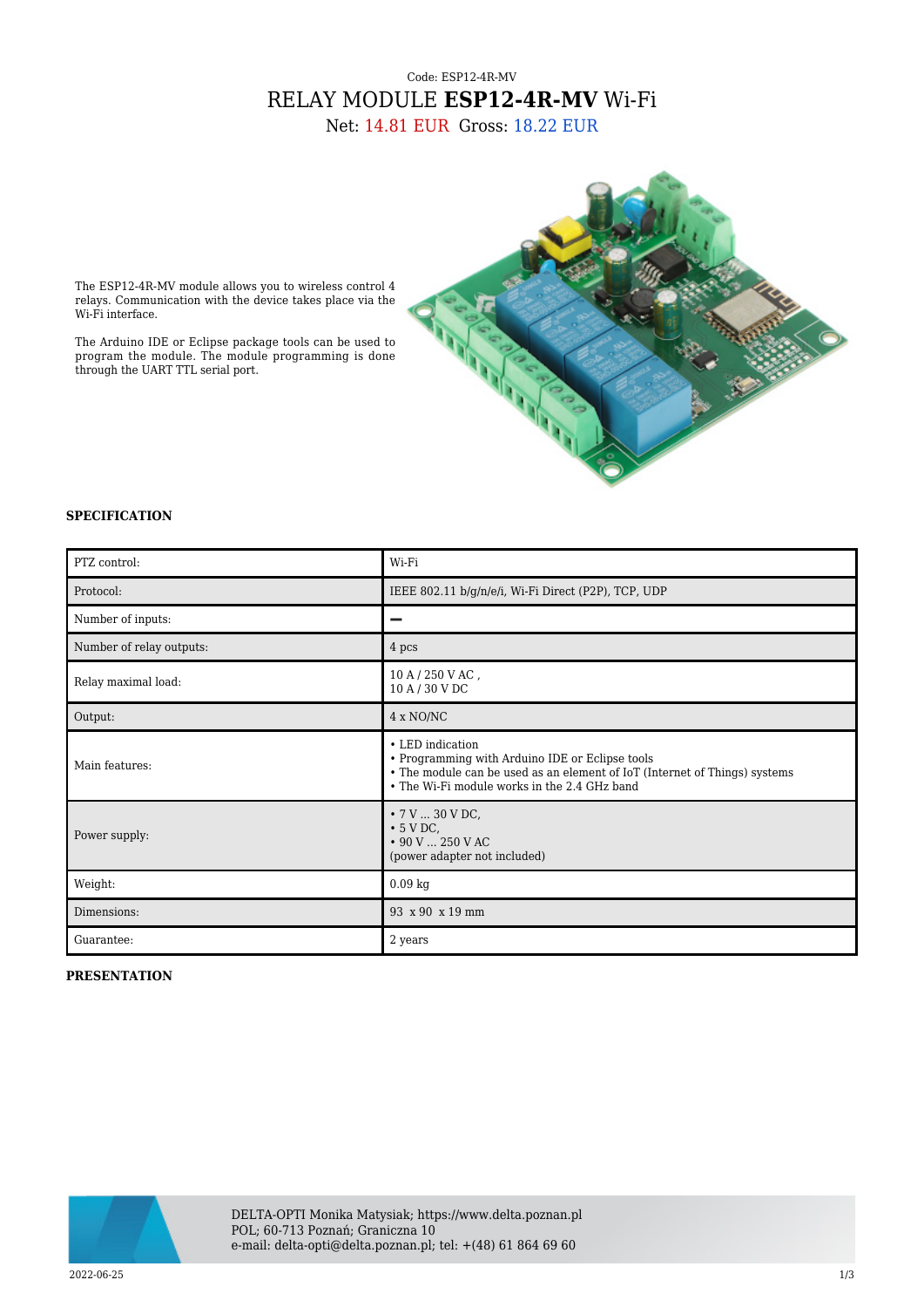

Connectors:





Connectors description:



DELTA-OPTI Monika Matysiak; https://www.delta.poznan.pl POL; 60-713 Poznań; Graniczna 10 e-mail: delta-opti@delta.poznan.pl; tel: +(48) 61 864 69 60

2022-06-25 2/3